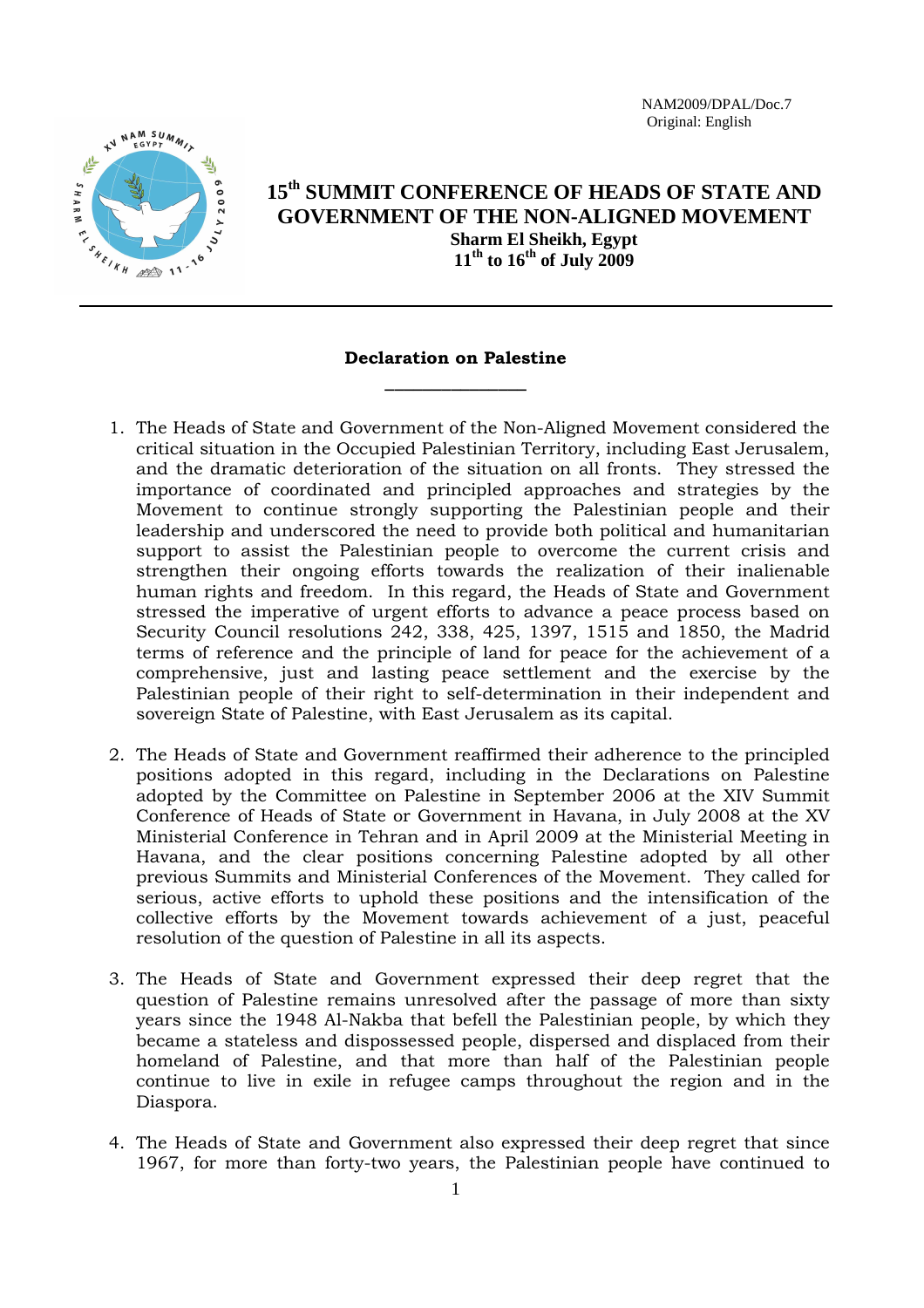suffer under Israel's brutal military occupation of their land and continue to be denied their fundamental human rights, including the right to self-determination and the right of the Palestine refugees to return in accordance with international law, the United Nations Charter and relevant resolutions. They condemned Israel's continuing unlawful military occupation and expressed their grave concern about the severe oppression, hardships and affronts to human dignity being endured by the Palestinian people in the Occupied Palestinian Territory, including East Jerusalem, as a result of the illegal and aggressive policies and practices being carried out by the occupying Power, including grave human rights violations and grave breaches of international humanitarian law.

- 5. The Heads of State and Government expressed their deep concern about the deterioration of the situation in the Occupied Palestinian Territory at the political, economic, social, security, and humanitarian levels. They strongly condemned Israel's military aggressions against the Palestinian people, particularly in the Gaza Strip, by which the occupying Power has killed and injured thousands of Palestinian civilians by, *inter alia*, use of excessive, indiscriminate force and extrajudicial executions and has caused vast destruction of homes, properties, infrastructure and agricultural lands. They also condemned the continuing illegal detention and imprisonment of thousands of Palestinians, including hundreds of women and children and numerous elected officials, and called for their immediate release. They condemned all Israeli settlement activities by which the occupying Power has continued to colonize the Occupied Palestinian Territory, including East Jerusalem, in grave breach of international law. They further condemned Israel's imposition of collective punishment on the Palestinian people by numerous illegal means and measures, including military reprisals, destruction of homes and properties and severe restrictions on freedom of movement. The Heads of State and Government demanded once again that Israel, the occupying Power, immediately and completely cease all such violations of international law, including humanitarian and human rights law, which are tantamount to grave breaches for which the occupying Power must be held accountable.
- 6. The Heads of State and Government condemned in the strongest terms the recent Israeli military aggression against the Palestinian civilian population in the Gaza Strip, which resulted in the killing of more than 1,400 Palestinians, including hundreds of children and women, and the injury of more than 5,500 Palestinians, including by use of lethal and prohibited weaponry. They condemned Israel's wanton destruction of thousands of Palestinian homes; business properties; vital civilian infrastructure, including water, sanitation and electricity systems and roads; hospitals and ambulances; mosques; public institutions, including schools and national ministries; farms and agricultural land; and UN facilities in the Gaza Strip. They expressed their grave concern about the widespread devastation, trauma and despair caused by this military aggression among the civilian population. The Heads of State and Government demanded that Israel, the occupying Power, cease immediately its military aggression against the Palestinian people and called for respect of Security Council resolution 1860. They underscored the importance of reaching a permanent, durable ceasefire starting in the Gaza Strip and extending to the West Bank, expressing support for Egyptian efforts in this regard, as well as the necessity of allowing unimpeded humanitarian access and movement of persons and goods to meet the humanitarian, economic and recovery needs of the Palestinian people.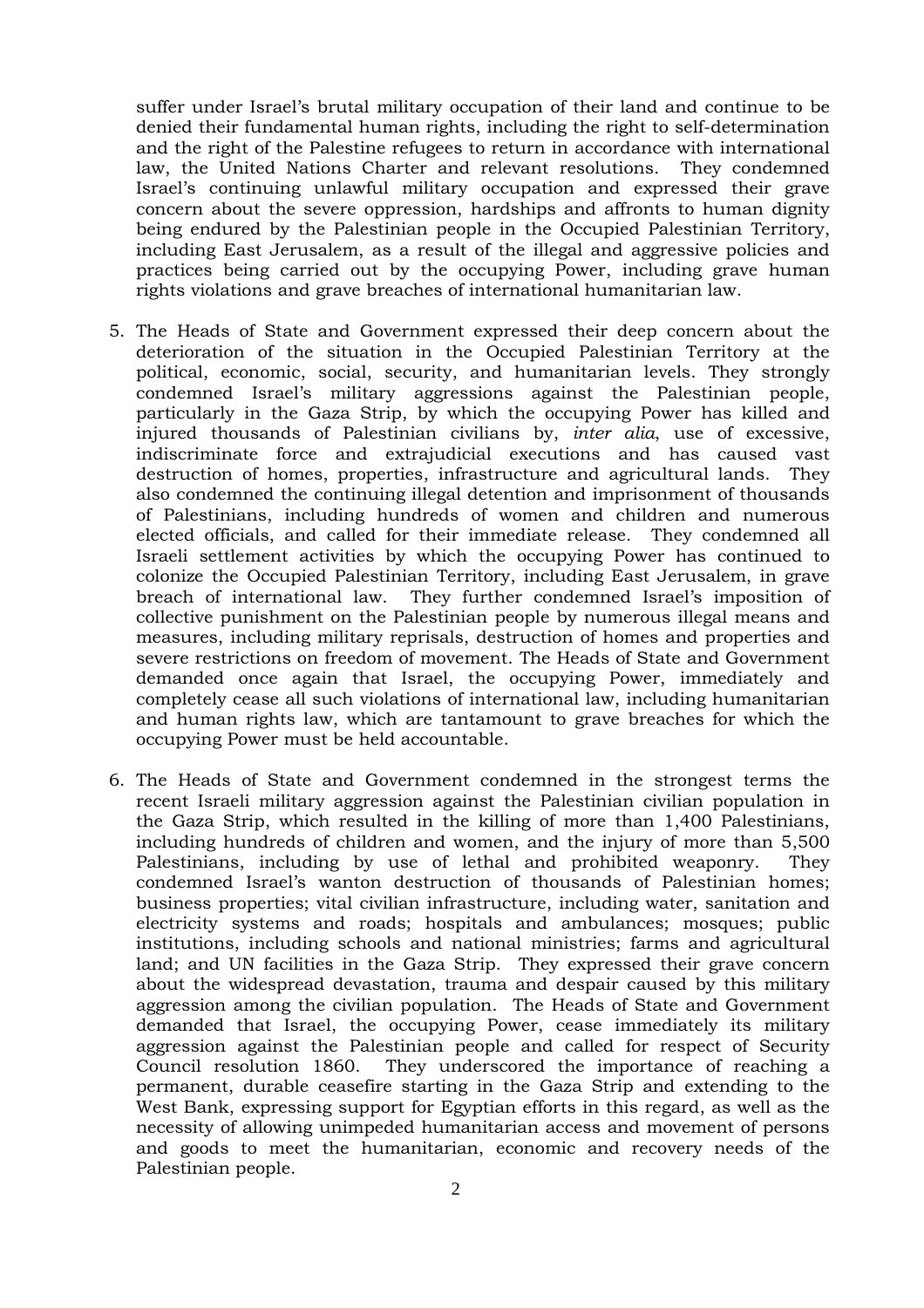- 7. In this context, the Heads of State and Government stressed the necessity of upholding justice and international law and called upon the international community, including the Security Council, to ensure that thorough investigations are conducted of all the crimes and violations committed by Israel, the occupying Power, in the Gaza Strip. They called for serious follow-up of such investigations, aimed at holding accountable the perpetrators of such crimes and bringing an end to Israel's impunity and defiance of the law, including, *inter alia*, immediate action to follow-up the findings of the investigations by the UN Secretary-General's Board of Inquiry and the Human Right Council's fact-finding mission. The Heads of State and Government reaffirmed in this regard the obligations of the High Contracting Parties to the Geneva Conventions with regard to penal sanctions, grave breaches and responsibilities.
- 8. The Heads of State and Government also reiterated their condemnation of Israel's inhumane and unlawful blockade of the Gaza Strip, which has resulted in the virtual imprisonment of the entire Palestinian civilian population there by obstructing their freedom of movement, including movement of sick persons, students and humanitarian personnel; their access to aid and all essential goods, including food, medicines and fuel, construction materials and commercial flows. They expressed serious concern about the exacerbation of the humanitarian crisis due to the severe impact of the blockade, which has caused grave deterioration of socio-economic conditions, including widespread poverty, unemployment, hardship, declining health conditions and decay of infrastructure and institutions in all sectors.
- 9. The Heads of State and Government stressed that, in addition to violating human rights law, such collective punishment measures are tantamount to grave breaches of international humanitarian law. They thus demanded that Israel cease such illegal practices against the Palestinian people and permanent end its illegal blockade of the Gaza Strip by allowing for the immediate and sustained opening of all of the Gaza Strip's border crossings, in accordance with international humanitarian law, UN resolutions and the November 2005 Agreement on Movement and Access, necessary for alleviating the humanitarian crisis and for the urgent reconstruction and economic recovery needs of the Palestinian people.
- 10. The Heads of State and Government reiterated their strong condemnation of Israel's continuing unlawful campaign of settler colonization in the Occupied Palestinian Territory, including East Jerusalem, and of escalating settler violence and terror against the Palestinian civilian population. They expressed their grave concern in this regard about intensifying illegal colonization activities, including vast land confiscations; construction and expansion of settlements, settlement "outposts" and infrastructure; transfer of more Israeli settlers; construction of the Wall; home demolitions; excavations and the imposition of arbitrary, racist residency and movement restrictions on the Palestinian civilian population via a permit regime and hundreds of checkpoints throughout the Occupied Palestinian Territory, especially in and around Occupied East Jerusalem.
- 11. The Heads of State and Government reiterated their deep concern about the extensive physical, economic and social devastation being caused by the Israeli settlements, Wall and checkpoints, which are severing the Palestinian Territory into separate areas, including several walled cantons; isolating East Jerusalem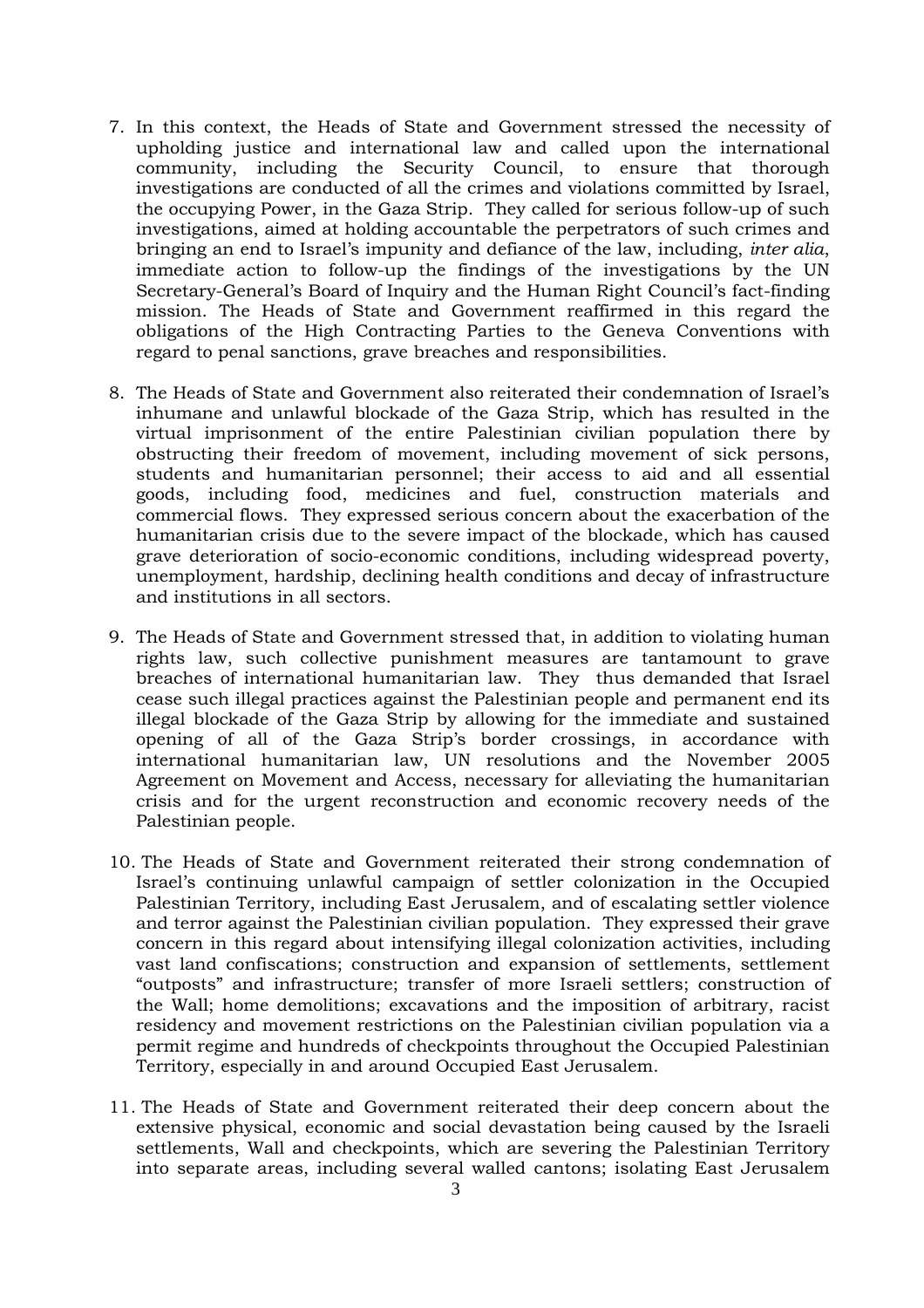from the rest of the Territory; displacing thousands of Palestinians from their homes; causing severe damage to the economic, social and cultural fabric of the Palestinian society; and destroying some communities in their entirety. They cautioned that this illegal colonization campaign is gravely undermining the contiguity, integrity, viability and unity of the Occupied Palestinian Territory and jeopardizing the prospects for achieving the two-State solution for peace on the basis of the pre-1967 borders with the establishment of the sovereign, independent State of Palestine with East Jerusalem as its capital.

- 12. In this regard, the Heads of State and Government expressed their grave concern in particular about the situation in and around East Jerusalem, where Israel's colonization campaign is most intense and clearly aimed at illegally altering the city's demographic composition, physical character and legal status. They condemned Israel's settlement and Wall construction, transfer of more settlers, home demolitions and excavations in and around the city, including in the area of Al-Haram Al-Sharif (Noble Sanctuary) in the Old City, its continued closure of Palestinian institutions, and other measures aimed at de-populating the city of its Palestinian inhabitants and entrenching the occupying Power's unlawful control of the city. They called for urgent action to halt all Israeli colonization measures to illegally and unilaterally determine the fate of East Jerusalem, capital of the future Palestinian State.
- 13. The Heads of State and Government reiterated their complete rejection of and their demand that Israel completely cease forthwith all such colonization policies and measures in the Occupied Palestinian Territory, including East Jerusalem. They reiterated that such aggressive, destructive and provocative policies and measures by the occupying Power constitute grave breaches of international humanitarian law and flagrant defiance of UN resolutions and the 9 July 2004 Advisory Opinion of the International Court of Justice. They stressed the incompatibility of peace process negotiations with such colonization activities deliberately aimed at the illegal acquisition and *de facto* annexation of more Palestinian land and forcibly imposing a unilateral solution. In this regard, they further reaffirmed the many UN Security Council and General Assembly resolutions demanding the cessation of these illegal policies and practices, which deemed them to be null and void and with no legal validity whatsoever, and called for full respect and implementation of those resolutions to bring an end to Israel's illegal settlement campaign in the Occupied Palestinian Territory and to salvage the two-State solution for peace.
- 14. In the face of continued Israeli defiance, the Heads of State and Government called for urgent action by the international community to compel the occupying Power to abide by all of its obligations under international law, including the Fourth Geneva Convention, UN resolutions, the Advisory Opinion and the Road Map. They called on the High Contracting Parties to uphold their obligations in accordance with the Fourth Geneva Convention to respect and ensure respect of the Convention in all circumstances. Moreover, they reiterated their call upon Member States and the UN to uphold their obligations in accordance with the Advisory Opinion and the demands made in resolution ES-10/15, including the obligation not to recognize the illegal situation resulting from the construction of the Wall and not to render aid or assistance in maintaining the situation created by such construction. They called upon the UN Security Council and General Assembly to consider further action to bring an end to the illegal situation resulting from the construction of the Wall in the Occupied Palestinian Territory,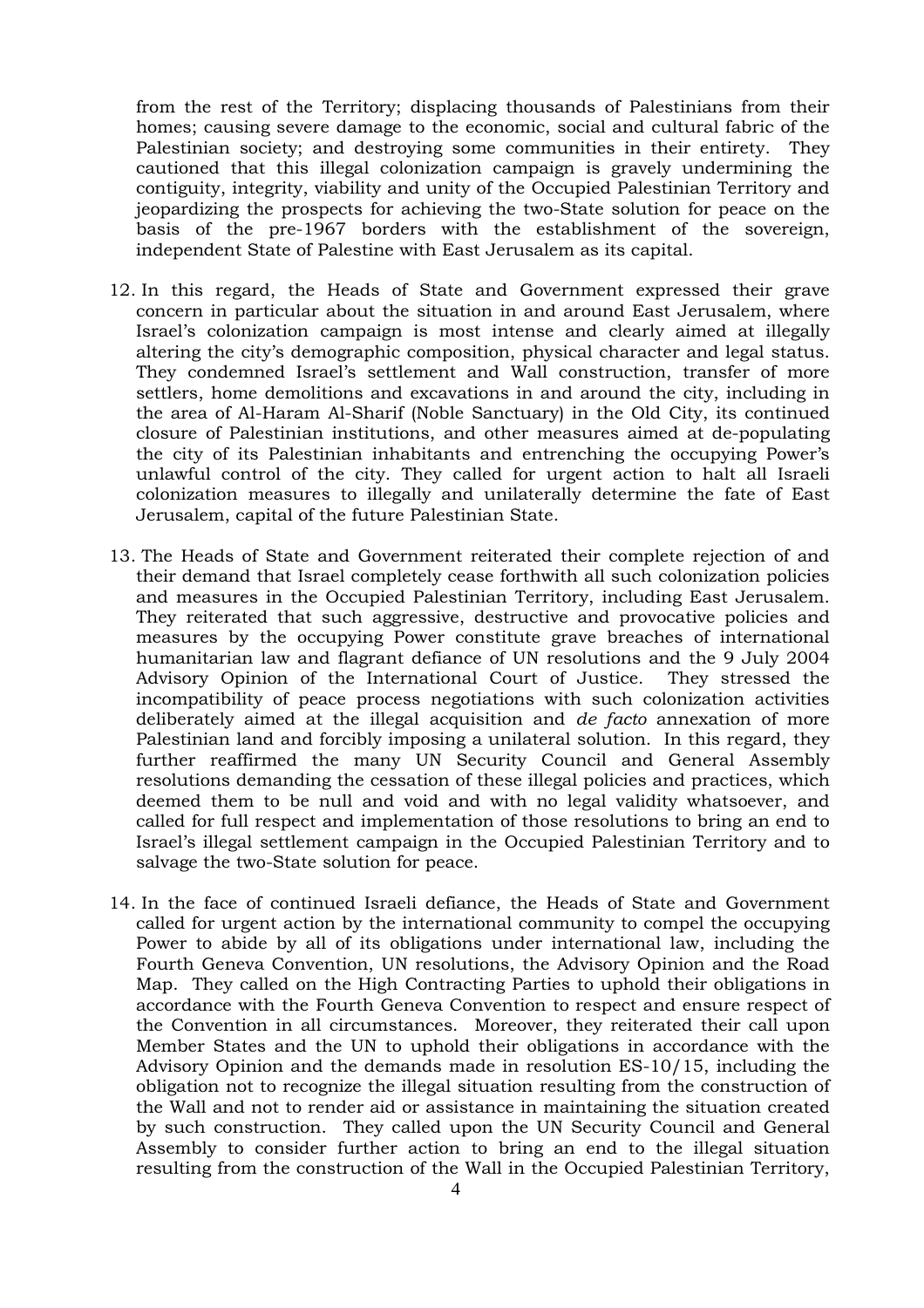including East Jerusalem. In this regard, they called again for the expeditious operation of the *"United Nations Register of Damage"* and the speedy fulfillment of its mandate. The Heads of State and Government also reiterated their call for specific actions to be taken including by legislative measures, collectively, regionally and individually, to prevent any products of the illegal Israeli settlements from entering their markets, consistent with obligations under international treaties, to decline entry to Israeli settlers and to impose sanctions on companies and entities involved in construction of the Wall and other illegal colonization activities in the Occupied Palestinian Territory, including East Jerusalem.

- 15. Further, in this regard, the Heads of State and Government called for application of all appropriate and available legal remedies to end the human rights violations and grave breaches of international humanitarian law being committed by Israel in the Occupied Palestinian Territory, including East Jerusalem, and to hold it accountable. They reiterated their firm conviction that respect for and compliance with international law and UN resolutions and decisions will positively influence and are necessary to advance the efforts for achieving a just, peaceful, political settlement of the Israeli-Palestinian conflict.
- 16. The Heads of State and Government reaffirmed their support for the Palestine Liberation Organization, the sole and legitimate representative of the Palestinian people, and the Palestinian Authority under the leadership of President Mahmoud Abbas, and emphasized the importance of maintaining and protecting the national and democratic institutions of the Palestinian Authority, including the Palestinian Legislative Council**,** which shall constitute a vital foundation for the future independent Palestinian State. They called for urgent efforts to rehabilitate and develop Palestinian institutions and stressed the need for mobilization of Palestinian capabilities to preserve the territorial unity and integrity of the Palestinian Territory, including East Jerusalem, to end the occupation and to achieve the independence of the State of Palestine. They reiterated their call for restoration of the situation in the Gaza Strip to that which existed prior to the events of June 2007 and stressed the importance and urgency of Palestinian reconciliation and unity. They expressed their support for Egyptian and regional efforts in this regard and their hope for speedy achievement of Palestinian reconciliation and unity, essential for the realization of the just, legitimate national aspirations of the Palestinian people.
- 17. The Heads of State and Government called for intensified efforts by the international community, in particular the Security Council and the Quartet, to address the current political and humanitarian crisis, to ameliorate the situation on the ground and to help advance a peace process and a two-State settlement that guarantees an end of the Israeli occupation of the Palestinian Territory, including East Jerusalem, that began in 1967, and the establishment of the sovereign, independent, and viable state of Palestine within a specified timeframe as well as a just solution for the Palestine refugee problem on the basis of General Assembly resolution 194 (III). They stressed that such a settlement is essential for the promotion of comprehensive peace and security in the region. They called upon the Security Council, considering its Charter authority for maintenance of international peace and security, to actively engage the Quartet for advancement of such a peace settlement. They stressed in this regard the